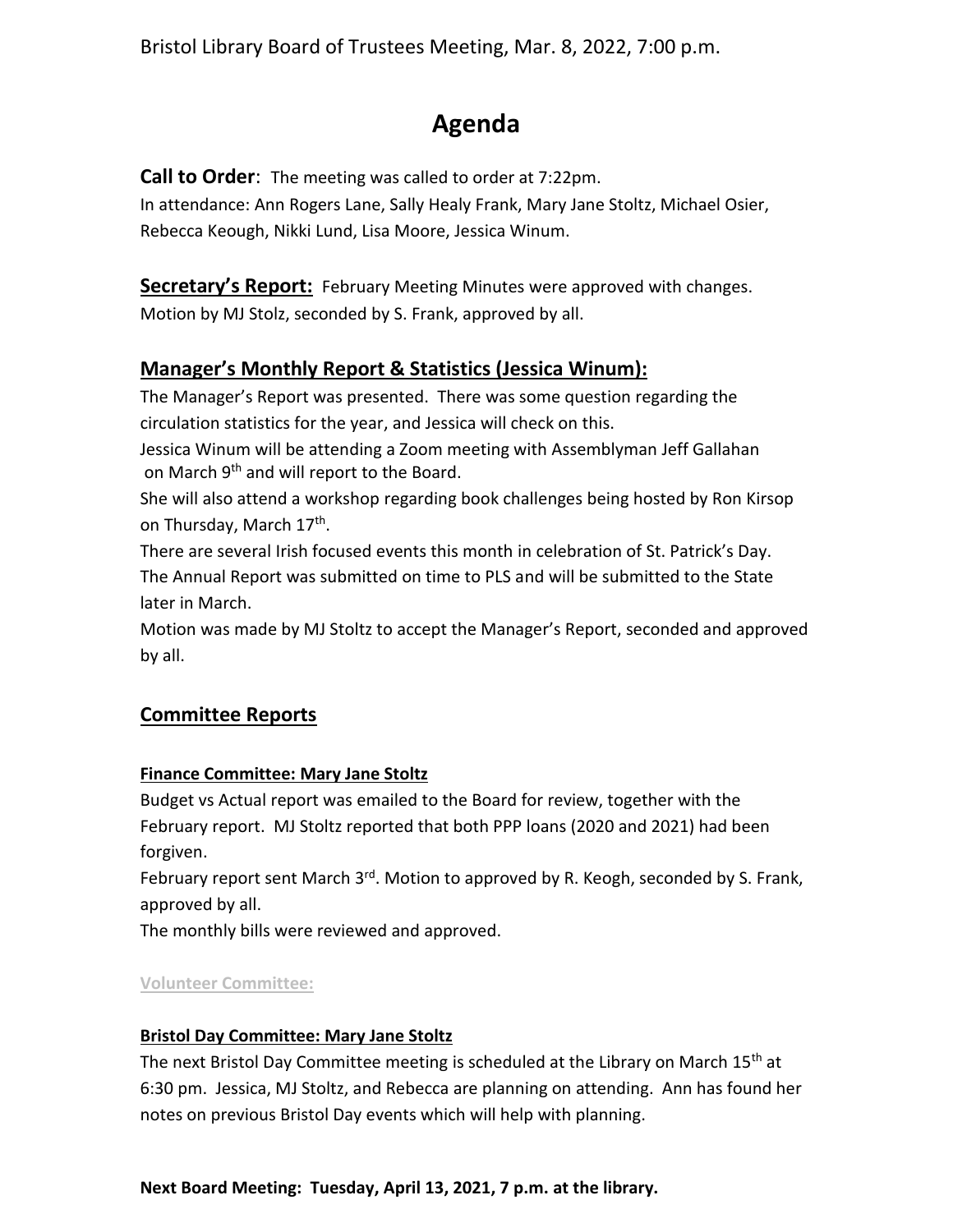# Bristol Library Board of Trustees Meeting, Mar. 8, 2022, 7:00 p.m.

The Library is committed to cooking hot dogs and hamburgers at the event and Ann advised the Board that Mimi had told her that the grill was useless and that she would buy a new one for the Library if necessary. Jessica will check on it.

To staff the stand we will need two cooks, a cashier and three prep/servers for a total of six people. It was noted that Jane Fisher had volunteered in the past.

Neither Ann nor Sally will be in town on the date.

MJ Stoltz volunteered to chair the committee, assisted by Ann and Rebecca.

## **NEW Ballot Funding Committee – chair TBD**

MJ Stoltz provided the board with a guide on ballot funding: <https://www.nysl.nysed.gov/libdev/libs/pldtools/guide/h-inbyin.htm> It was decided that discussion and decision regarding this will be left open until after the Causewave Grant has been finalized.

#### **Grant Committee: Rebecca Keough**

Rebecca Keough met with Causewave representative, Allyn Stelljes regarding this grant. Allyn suggested that if we did not get what we hope that we should go back and ask for extra money.

To be on the 2023 ballot we need to get moving. Currently the Library receives \$57,000 from the city (approx. \$38 per household) and it is recommended that we ask for \$83,000 this year. If we fail to get the increase requested we have to wait two years and apply again although we would still receive the previous granted amount of \$57,000. R. Keough wants to make sure that we are successful in our bid for an increase.

Rebecca also reported on grants for assistive devices. PLS got 20,000 to provide assistive technology for those needing large print/hearing assistance. Jessica and Rebecca met and applied for two pebble readers (they enlarge print) at a cost of \$600 each and some software and special keyboard which will enlarge print too.

Discussion regarding the ALA Libraries Transforming Communities Project was tabled until we have more information.

#### **Operations Committee: Ann Rogers Lane**

No report

## **Policy Committee: Mary Jane Stoltz/Michael Osier**

The Disruption Recovery Manual is getting really close to being finished. However, there are some things that need to be filled in (location of the main water shutoff in the building, specific locations of smoke/heat and CO detectors) that Michael will look for in person shortly. Michael reached out to the Fire Department Chief for their feedback. The committee will make a list of the policies and their review dates for easy reference. Jessica will review the Employee Handbook to be amalgamated into the Manual.

#### **Next Board Meeting: Tuesday, April 13, 2021, 7 p.m. at the library.**